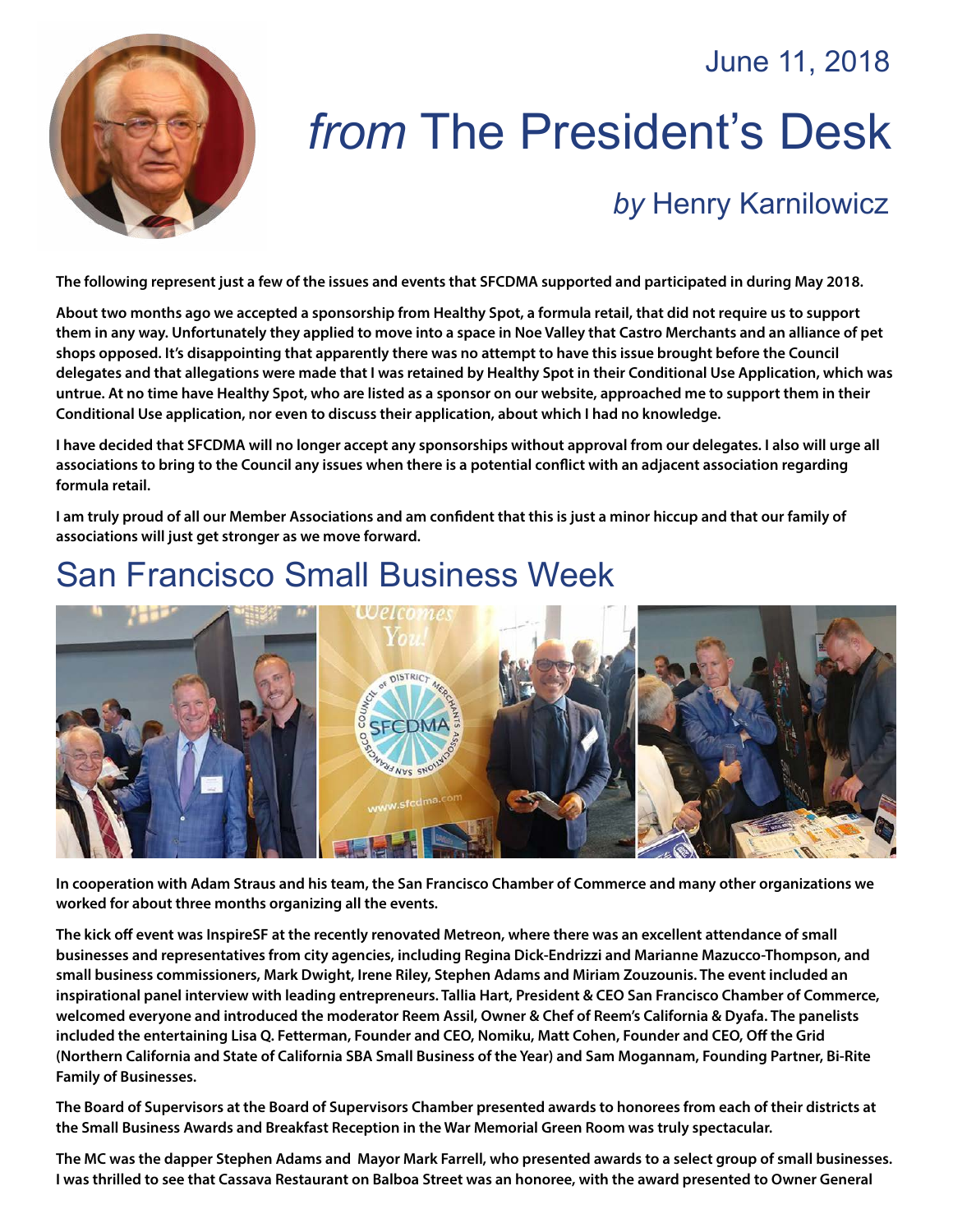

**Manager and SFCDMA Secretary, Yuka Ioroi, and her husband, Owner Executive Chef, Kristoffer Toliao.**



**Kudos to our Executive Administrator Vas Kiniris, who, in collaboration with Shop and Dine in the 49, the San Francisco Chamber of Commerce and the Office of Economic and Workforce Development, organized over 20 neighborhood merchant corridors for A Taste of San Francisco. Each neighborhood offered a "taste" their local neighborhood culture by featuring wine tastings, art shows, musicians, artists, pop ups and sidewalk sales. Thank you merchants of San Francisco for supporting our Taste of San Francisco's Neighborhoods! It's the diversity, creativity and entrepreneurism is the lifeblood of the City. Special thanks to Balboa Village, Castro, Chinatown, Merchants of Butchertown, Divisadero, Excelsior, Fillmore , Glen Park, Haight , Inner Sunset, Noe Valley, North Beach, Sacramento St, Union St, Valencia St, and West Portal for participating. Special thanks also to San Francisco Small Business Week, San Francisco Office of Economic and Workforce Development (OEWD), and San Francisco Office of Small Business for your help.**



**To celebrate Small Business Week Airbnb presented Tech After Dark at their Brannan Street headquarters, which included dinner, drinks and networking and a panel discussion about technology's ever growing impact on small business.**

**Facebook presented an informative workshop at Hong Kong Lounge on Geary Blvd., with an excellent attendance. During this bilingual event, Thomas Li masterfully explained all the ways that Facebook can be used to help promote small business.**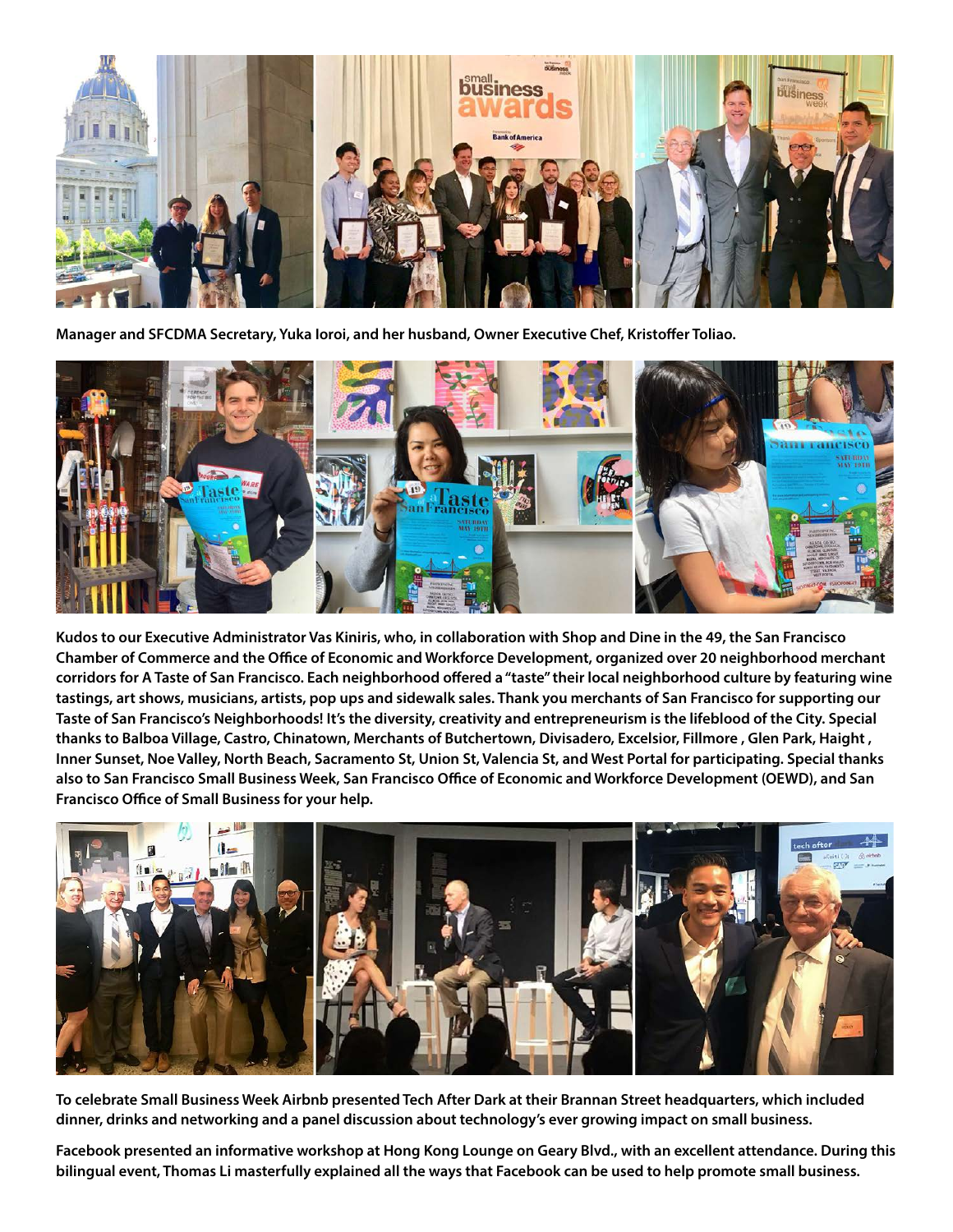

**GGBA put on a fabulous MEGA Make Contact event at the BMW Showroom on Howard Street. Dawn Ackerman, GGBA President, was one of the speakers. She drew attention to issues the LGBTQ business community has with the Small Business Administration at the national level, despite the continued support they receive from the San Francisco SBA Office. She will be meeting with the local director of SBA to enlist their support to change the direction at the national level . Of course SFCDMA will support the GGBA in this matter.**

## Larkin Street Social Mixer



**To welcome one of newest members, Larkin Street Business & Property Owner Association, into the fold, we held a Social Mixer at the beautiful COVA Hotel. Many thanks to our hosts Susie McKinnon, Larkin Association Neighborhood Development Consultant, and Simon Sin, Larkin Association President and COVA Hotel CEO, for warmly welcoming us. Attendees were treated to wine and nibbles at their Upper Deck Bar and enjoyed fantastic views of downtown San Francisco from the rooftop terrace. Among those assembled were Daniel Bergerac, President of Castro Merchants, Jen Lee ,Vice President of People Of Parkside Sunset, Jean Feilmoser, Board Member of Mission Merchants Association, Paul Pendergast, Vice President of Golden Gate Business Association, Bill Barnickel, President of the Outer Sunset Merchants and Professional Association, Miriam Zouzounis, Board Member of South of Market Business Association and Vas Kiniris, Executive Administrator at SFCDMA.**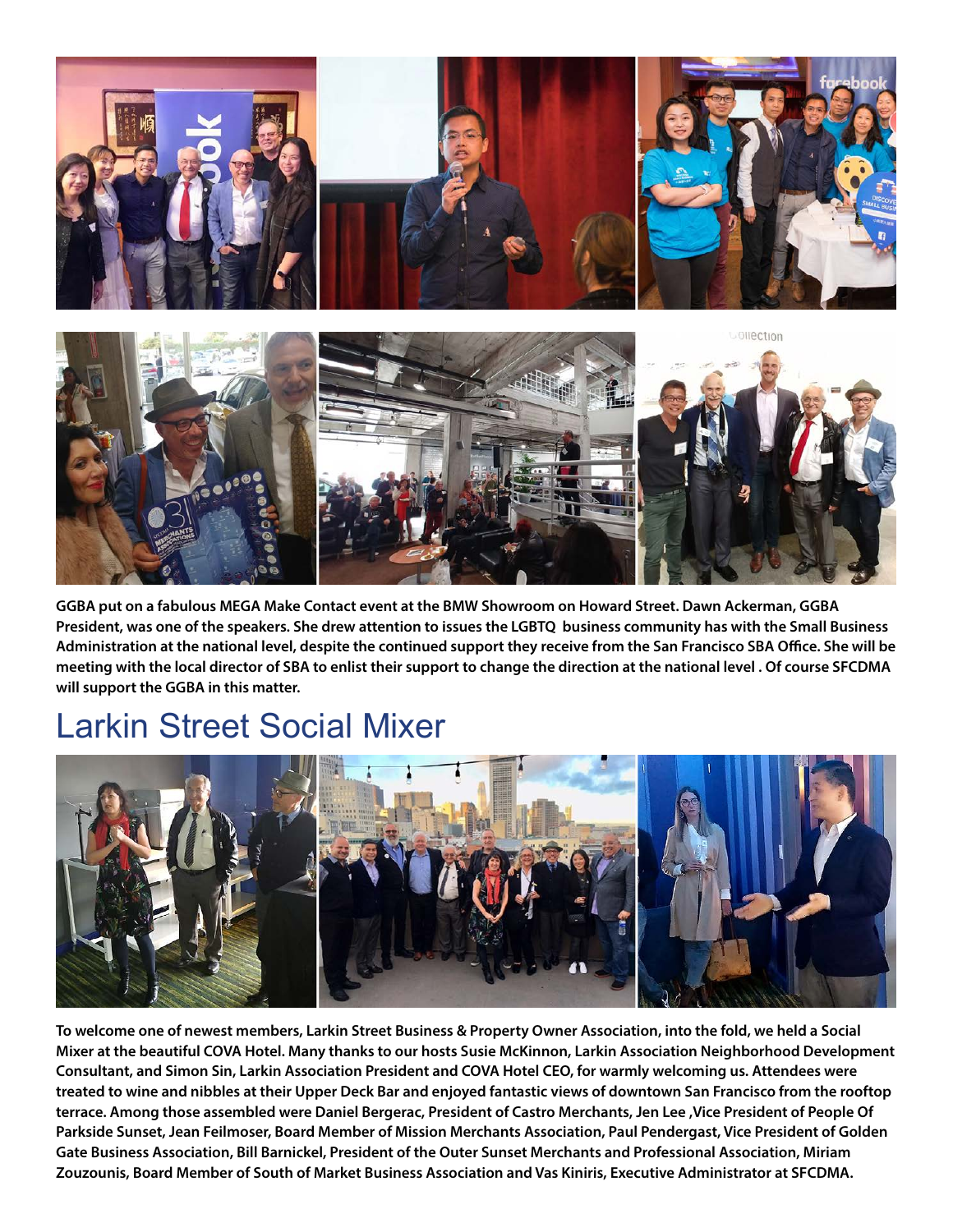# Second Annual Homesharers Trade Show



**Vas Kiniris attended this event to promote the work of and bring attention to the San Francisco Council of District Merchants Associations and the neighborhood merchant corridors. Among the attendants was Airbnb cofounder Joe Gebbia. The event provided an excellent opportunity for us to reach out to hosts to advocate shopping at local businesses.**

## Greater Geary Blvd. Merchants Annual Luncheon



**This annual fixture was the 25th Geary Merchants Luncheon, held this year at the Kabuki Hotel. Orchestrated by Greater Geary Merchants President David Heller, the theme was San Francisco 2028. There was an excellent video presentation about the future of transportation in the city, which included visuals of flying vehicles. The speakers were Mayor Mark Farrell, Mayor Willie Brown, Jim Lazarus from the Chamber, District Attorney George Gascon, SFMTA Director Ed Reiskin and Fiona Ma. Awards were presented to a firefighter, police officer and to Total Mac, a merchant on Geary Blvd., and to the Shell Car Wash.**

# Parkside Sunset Clean-Up



**President Albert Chow organized this wonderful event with some 200 volunteers signing up. Everyone, including Supervisor Katy Tang, Police Captain Robert Yick, SFPD Cadets and a DPW crew, met at 8:30 am at the Ortega Public Library.**